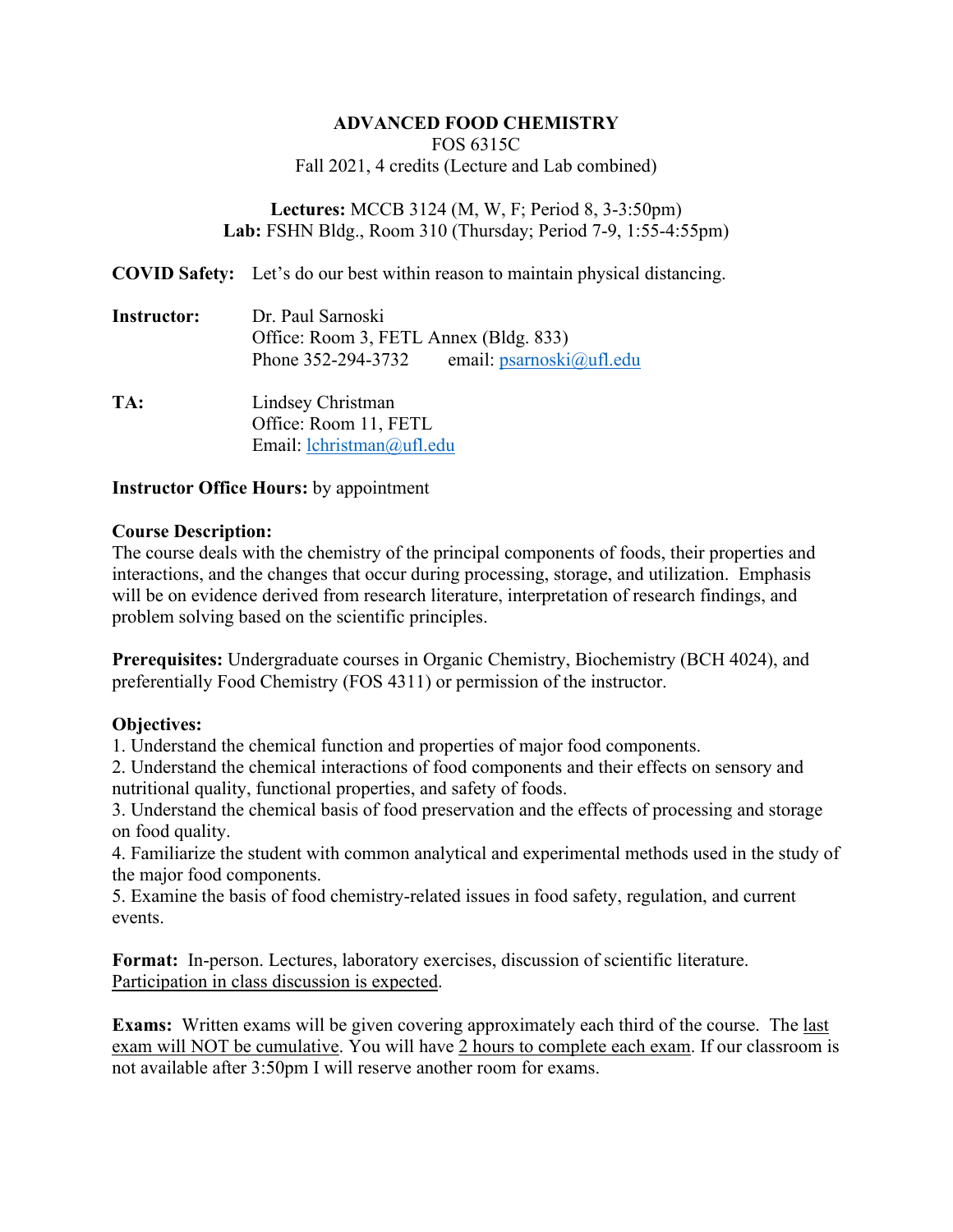The exams will be in short essay format and will include questions involving: (a) basic factual material with emphasis on major topics/principles; (b) solving practical problems in food chemistry by application of food chemistry principles; and (c) application of the course material in the interpretation of research data.

| Tentative Exam schedule:   | Exam 1 | $10/1/21$ (Fri.)  |
|----------------------------|--------|-------------------|
|                            | Exam 2 | $11/3/21$ (Wed.)  |
|                            | Exam 3 | $12/14/21$ (Tue.) |
| Grading:                   |        | Percent of Grade  |
| Written examinations (3)   |        | 70                |
| Laboratory:                |        |                   |
| Reports $(\sim 5$ written) |        | 30                |

Please note that the University of Florida grading system includes the use of plus and minus grades, with the corresponding point values for each grade. Please see <https://student.ufl.edu/minusgrades.html> for additional information.

| <b>Grade Values for Conversion May 11, 2009 and After</b>       |  |  |                                                   |  |  |  |  |  |  |             |
|-----------------------------------------------------------------|--|--|---------------------------------------------------|--|--|--|--|--|--|-------------|
| Letter<br>Grade                                                 |  |  | A $A - B + B$ B $B - C + C$ C $D + D$ $D - S - U$ |  |  |  |  |  |  | E, I,<br>WF |
| Grade 4.0 3.67 3.33 3.00 2.67 2.33 2.00 1.67 1.33 1.00 .67 0.00 |  |  |                                                   |  |  |  |  |  |  |             |

*Grading Scale*

| $90-100\%$ | A     | 70-74.9%      | C            |
|------------|-------|---------------|--------------|
| 88-89.9%   | $A -$ | 68-69.9%      | $\mathbb{C}$ |
| 85-87.9%   | $B+$  | $65 - 67.9\%$ | $D+$         |
| 80-84.9%   | R     | $60 - 64.9\%$ | D            |
| 78-79.9%   | B-    | 58-59.9%      | $\mathbf{D}$ |
| 75-77.9%   | $C+$  | Below 58%     | E.           |

The grading scale is consistent with the university policies on grading that can be found at: <https://catalog.ufl.edu/ugrad/current/regulations/info/grades.aspx>

## **Book and Class Notes:**

There is no current text that is a perfect fit for the graduate level food chemistry course. However, Fennema's Food Chemistry, 5th Edition (Damodoran, Parkin and Fennema, eds.) is the current best choice that exists at this time and will be our primary text and reference book. We will use this text as the major source of information for the lectures, and I will also assign readings from this textbook. The UF library currently owns a print and eBook version. The eBook version can be found at the following link:

[https://uf.catalog.fcla.edu/uf.jsp?st=Fennema&ix=kw&fl=bo&V=D&S=0451628524909028&I=](https://uf.catalog.fcla.edu/uf.jsp?st=Fennema&ix=kw&fl=bo&V=D&S=0451628524909028&I=0#top)  $0#$ top

This is an important book for any Food Scientist. I recommend that you have a copy of either the print or eBook (pdf) version for your own personal reference.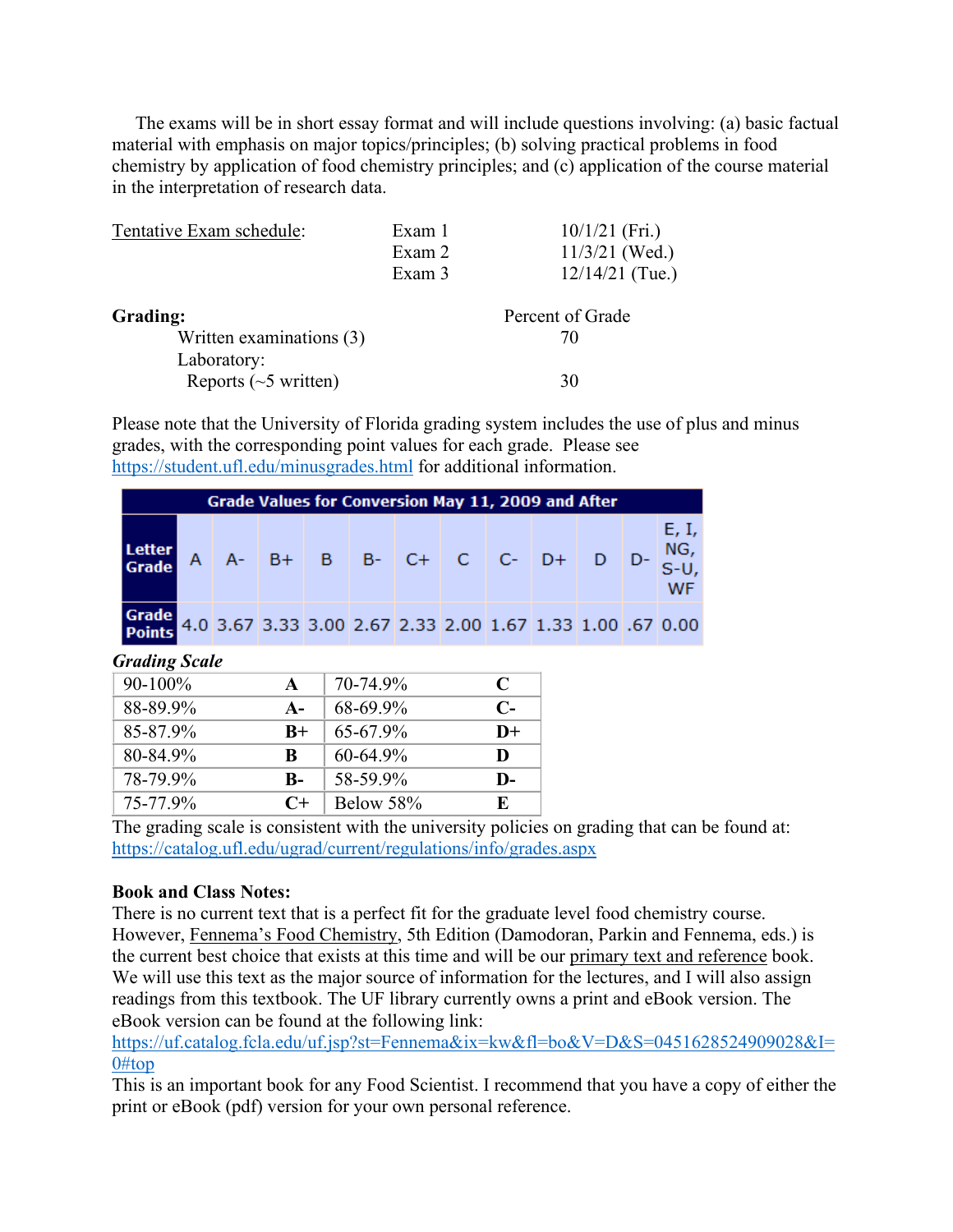The lecture notes will be posted on Canvas. We will primarily go through the lecture notes during class time.

## **In-Class Recording**

Students are allowed to record video or audio of class lectures. However, the purposes for which these recordings may be used are strictly controlled. The only allowable purposes are (1) for personal educational use, (2) in connection with a complaint to the university, or (3) as evidence in, or in preparation for, a criminal or civil proceeding. All other purposes are prohibited. Specifically, students may not publish recorded lectures without the written consent of the instructor.

A "class lecture" is an educational presentation intended to inform or teach enrolled students about a particular subject, including any instructor-led discussions that form part of the presentation, and delivered by any instructor hired or appointed by the University, or by a guest instructor, as part of a University of Florida course. A class lecture does not include lab sessions, student presentations, clinical presentations such as patient history, academic exercises involving solely student participation, assessments (quizzes, tests, exams), field trips, private conversations between students in the class or between a student and the faculty or lecturer during a class session.

Publication without permission of the instructor is prohibited. To "publish" means to share, transmit, circulate, distribute, or provide access to a recording, regardless of format or medium, to another person (or persons), including but not limited to another student within the same class section. Additionally, a recording, or transcript of a recording, is considered published if it is posted on or uploaded to, in whole or in part, any media platform, including but not limited to social media, book, magazine, newspaper, leaflet, or third party note/tutoring services. A student who publishes a recording without written consent may be subject to a civil cause of action instituted by a person injured by the publication and/or discipline under UF Regulation 4.040 Student Honor Code and Student Conduct Code.

**Classroom Policies:** Please don't check or send e-mail, texts, etc., during class or lab. Students are expected to be on time for lectures and lab. Students are expected to be familiar with the topic to be covered in lectures and labs and participate in class discussion. Makeup exams are frowned upon and will only be given with the **advance** permission of the instructor. Late assignments or lab reports will receive deductions at 2pts/day for each day late.

## **Academic Honesty**

UF students are bound by The Honor Pledge which states, "We, the members of the University of Florida community, pledge to hold ourselves and our peers to the highest standards of honor and integrity by abiding by the Honor Code. On all work submitted for credit by students at the University of Florida, the following pledge is either required or implied: "On my honor, I have neither given nor received unauthorized aid in doing this assignment." The Conduct Code specifies a number of behaviors that are in violation of this code and the possible sanctions. [Click here](https://sccr.dso.ufl.edu/process/student-conduct-code/) to read the Conduct Code. If you have any questions or concerns, please consult with the instructor or TAs in this class.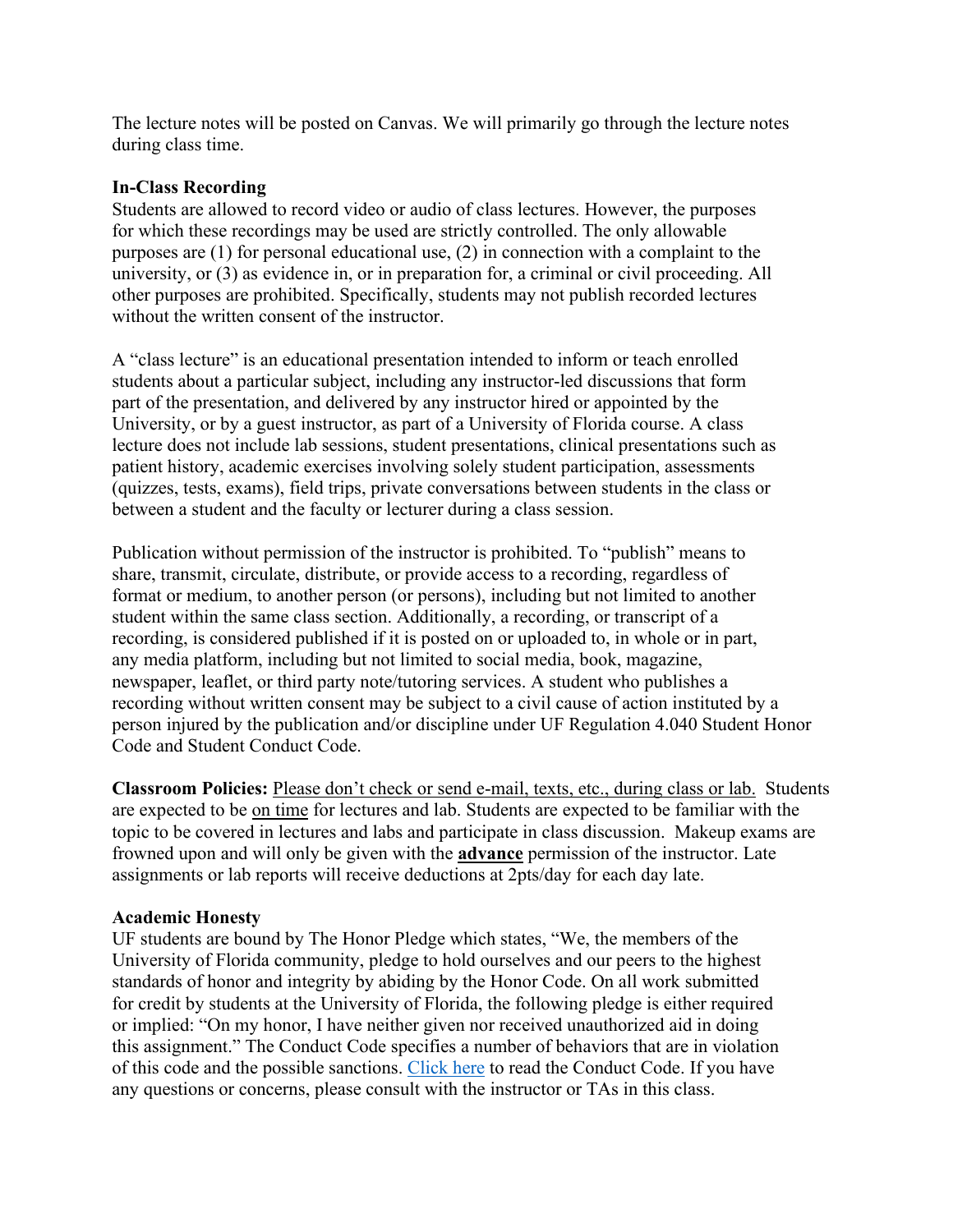#### **Software Use:**

All faculty, staff and students of the university are required and expected to obey the laws and legal agreements governing software use. Failure to do so can lead to monetary damages and/or criminal penalties for the individual violator. Because such violations are also against university policies and rules, disciplinary action will be taken as appropriate.

## C**ampus Resources**

#### Health and Wellness

U Matter, We Care: If you or someone you know is in distress, please contact umatter $\omega$ ufl.edu, 352-392-1575, or visit U Matter, We Care website to refer or report a concern and a team member will reach out to the student in distress.

Counseling and Wellness Center: Visit the Counseling and Wellness Center website or call 352-392-1575 for information on crisis services as well as non-crisis services.

Student Health Care Center: Call 352-392-1161 for 24/7 information to help you find the care you need, or visit the Student Health Care Center website.

University Police Department: Visit UF Police Department website or call 352-392-1111 (or 9-1- 1 for emergencies).

UF Health Shands Emergency Room / Trauma Center: For immediate medical care call 352-733-0111 or go to the emergency room at 1515 SW Archer Road, Gainesville, FL 32608; Visit the UF Health Emergency Room and Trauma Center website.

GatorWell Health Promotion Services: For prevention services focused on optimal wellbeing, including Wellness Coaching for Academic Success, visit the GatorWell website or call 352-273-4450.

Academic Resources E-learning technical support: Contact the UF Computing Help Desk at 352-392-4357 or via e-mail at [helpdesk@ufl.edu.](mailto:helpdesk@ufl.edu)

Career Connections Center: Reitz Union Suite 1300, 352-392-1601. Career assistance and counseling services.

Library Support: Various ways to receive assistance with respect to using the libraries or finding resources.

Teaching Center: Broward Hall, 352-392-2010 or to make an appointment 352-392-6420. General study skills and tutoring.

Writing Studio: 2215 Turlington Hall, 352-846-1138. Help brainstorming, formatting, and writing papers.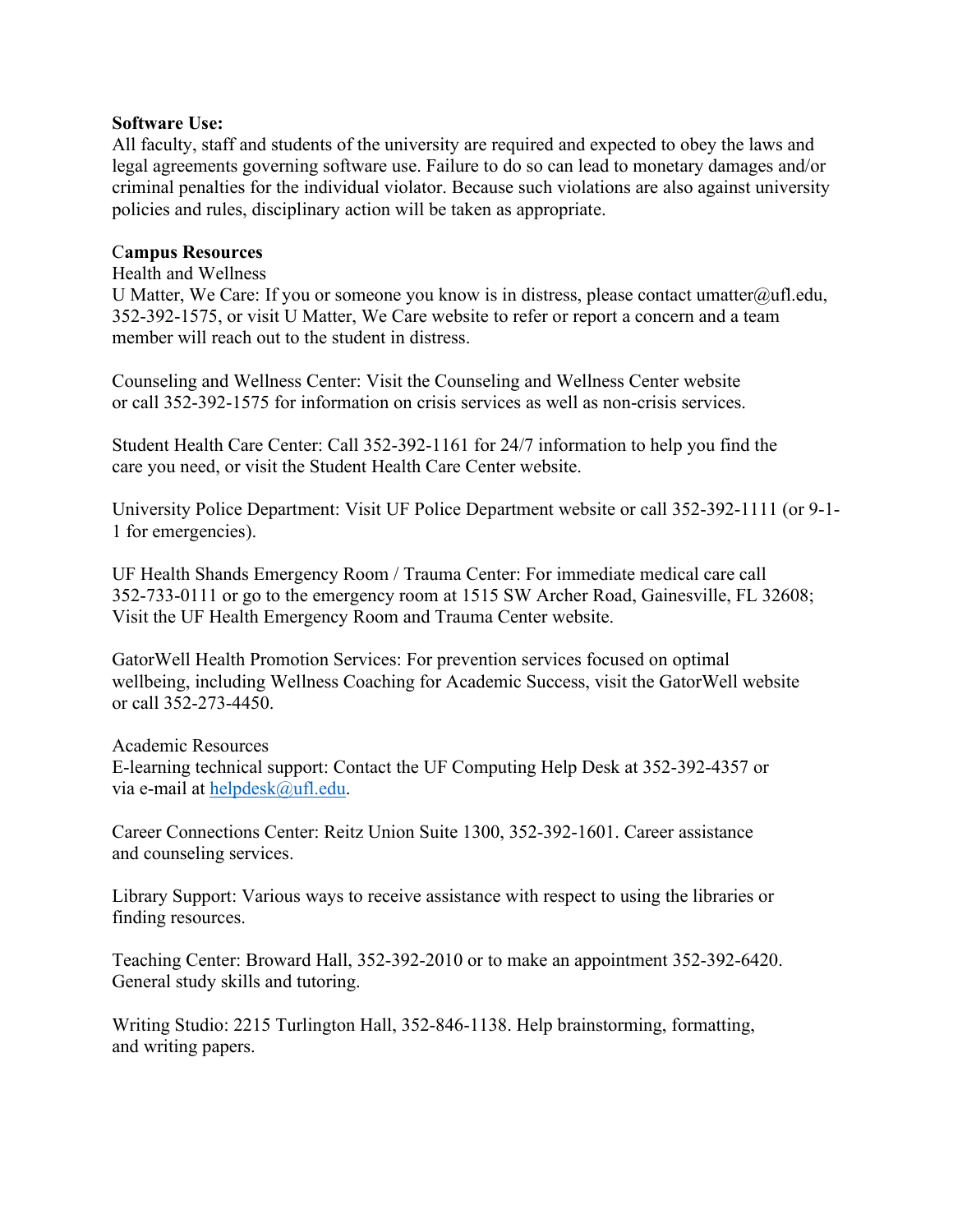Student Complaints On-Campus: Visit the Student Honor Code and Student Conduct Code webpage for more information.

On-Line Students Complaints: View the Distance Learning Student Complaint Process.

# **Disability Statement**

Students with disabilities requesting accommodations should first register with the Disability Resource Center (352-392-8565, <https://disability.ufl.edu/> ) by providing appropriate documentation. Once registered, students will receive an accommodation letter which must be presented to the instructor when requesting accommodation. Students with disabilities should follow this procedure as early as possible in the semester

# **Online Course Evaluations**

Students are expected to provide professional and respectful feedback on the quality of instruction in this course by completing course evaluations online via GatorEvals. Guidance on how to give feedback in a professional and respectful manner is available at https://gatorevals.aa.ufl.edu/students/. Students will be notified when the evaluation period opens, and can complete evaluations through the email they receive from GatorEvals, in their Canvas course menu under GatorEvals, or via [https://ufl.bluera.com/ufl/.](https://ufl.bluera.com/ufl/) Summaries of course evaluation results are available to students at [https://gatorevals.aa.ufl.edu/public-results/.](https://gatorevals.aa.ufl.edu/public-results/)

# **Course Outline:**

- I. Physical and Chemical Properties of Water (Fennema Chapters 2 & 12)
	- A. Structure and chemical properties
	- B. Solute effects on water: state of water in foods
	- C. Water activity: principles, measurement, control, effects, related concepts
	- D. Acid-base chemistry of foods and common additives
- II. Carbohydrates (Fennema Chapter 3)
	- A. Simple sugars, sugar derivatives and oligosaccharides
		- 1. Basic chemistry; conformation, anomeric forms, equilibria, reactivity, sweetness
		- 2. Sugar derivatives: sugar alcohols, glycosides, etc.
		- 3. Browning and related reactions
		- 4. Case studies acrylamide and furan formation in foods
	- B. Polysaccharides
		- 1. Basic structures and properties: starches, celluloses, gums, modification techniques
		- 2. Dietary fiber: components, properties, analysis

# III. Lipids (Fennema Chapter 4)

- A. Content and role in foods
- B. Analytical methods
- C. Chemical, nutritional and physical properties
- D. Processing of fats and oils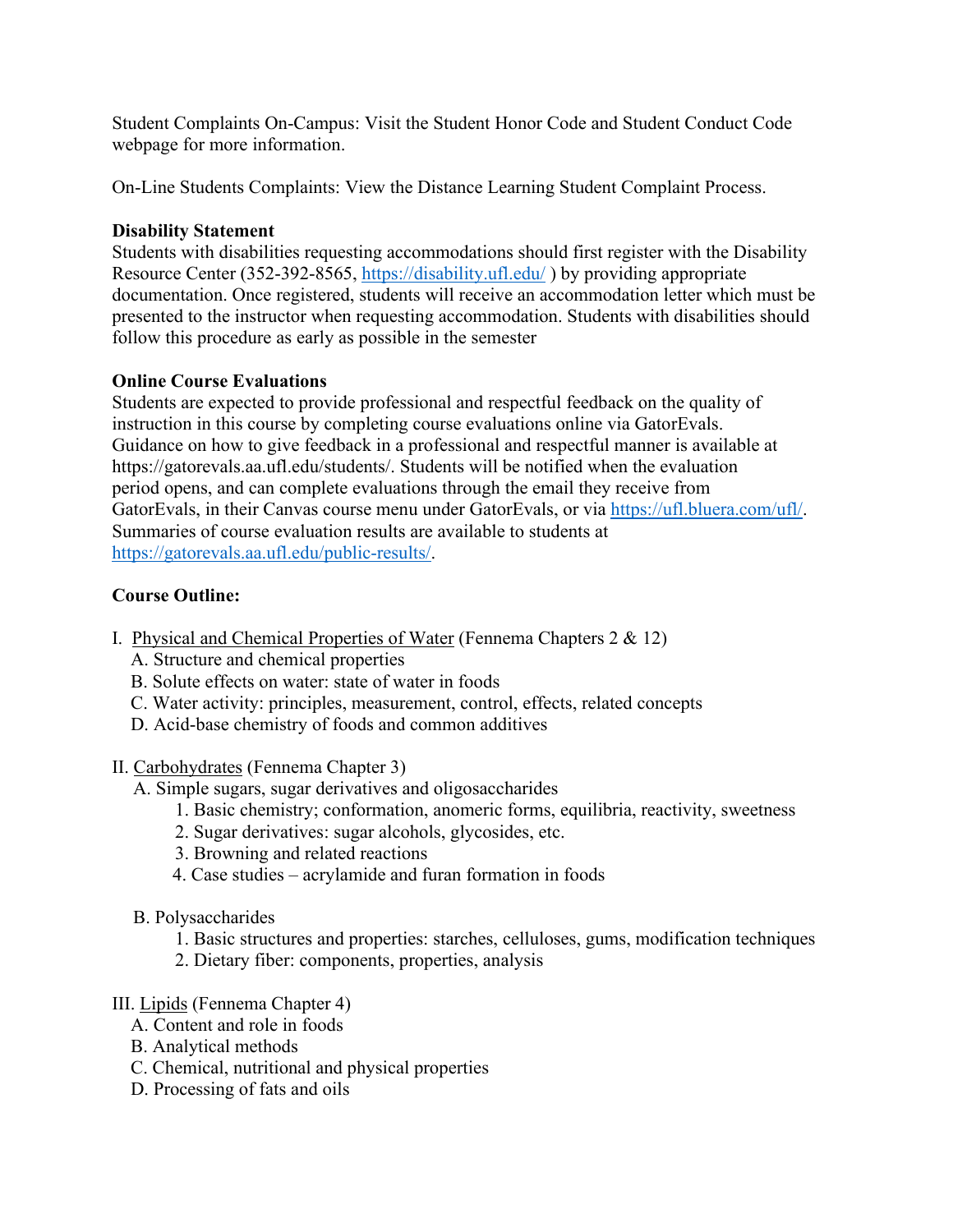- E. Degradation reactions
- IV. Proteins (Fennema Chapter 5)
	- A. Physical properties of proteins in relation to protein structure
	- B. Analytical methods
	- C. Basic properties: hydration, ionization, colloidal behavior
	- D. Functional properties
	- E. Effects of food processing: changes occurring in chemical, functional & nutritional properties of proteins
	- F. Nitrite function, chemistry and nitrosamine formation